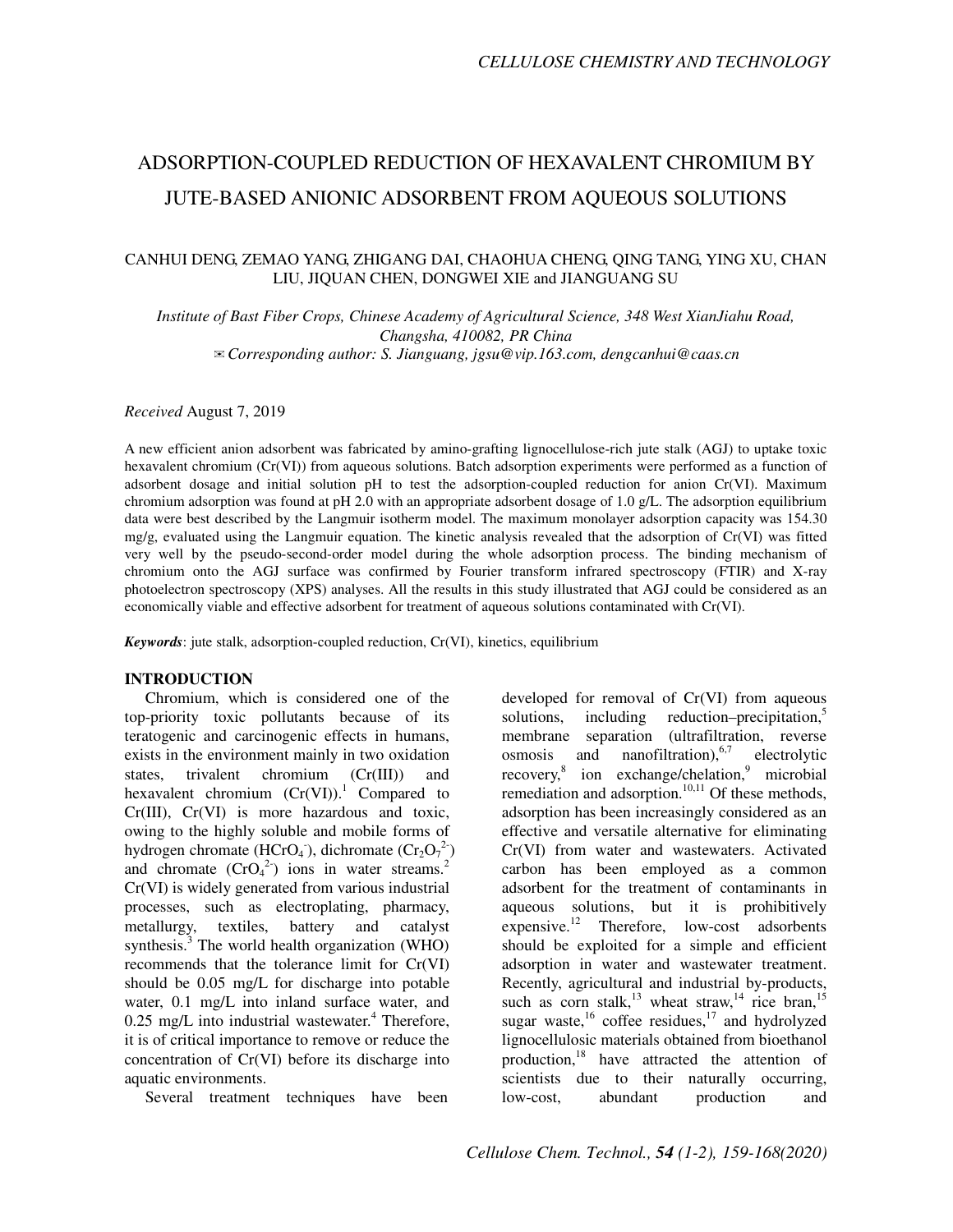lignocellulose-rich content, as well as efficient adsorption to some extent. In addition, Sarkar *et al*. reported that water hyacinth shoot powder could be a potential adsorbent for removal of Cr and Cu, with high adsorbent capacity of about 99% Cr and Cu from a standard solution (SS), as well as from tannery effluent  $(TE)$ .<sup>19</sup>

Jute is also an abundant agricultural waste, rich in cellulose and lignocelluloses, which has three hydroxyl groups at the anhydroglucose units of the cellulose backbone. Thus, it provides the possibility for application as adsorbent.<sup>20</sup> However, the jute adsorbent lacks high adsorption capacity toward heavy metal contaminants in its native form. It was reported that the metal ion uptake reached values of only 4.23, 3.37 and 3.55 mg  $g^{-1}$  for Cu(II), Ni(II) and Zn(II), respectively, by jute fibres. $^{21}$  With the aim of enhancing the adsorption capacity, chemically modified cellulose absorbent has been synthesized. Hao *et al*. prepared a novel amino-functionalized cellulose adsorbent in an ionic liquid homogeneous system, which displayed a high removal efficiency for Cr(VI), with optimal Cr(VI) uptake of 32.5 mg  $g^{-1}$ .<sup>22</sup> Du *et al*. have reported the preparation of a low-cost carboxyl modified jute fiber for removal of  $Pb(II)$ , Cd(II), and Cu(II) from water, with remarkably high adsorption capacity (157.21, 88.98 and 43.98 mg  $g^{-1}$  for Pb(II), Cd(II), and Cu(II), respectively).<sup>23</sup>

The main objective of this work has been to investigate the potential use of an anionic adsorbent synthesized from jute stalks through amino-functionalization of natural cellulose in removing Cr(VI) anion species from water. The prepared anionic adsorbent from jute stalks was characterized by chemical analysis and the effects of important parameters, including adsorbent dosage and initial pH of the solution, were conducted using batch experiments. The potential application of functionalized jute stalks for adsorption of Cr(VI) from water was investigated under kinetic and equilibrium conditions. The mechanism of Cr(VI) adsorption onto the jute-based adsorbent was determined by several kinetic and isotherm adsorption models. The interaction between Cr(VI) and the adsorbent was eliminated by FTIR and XPS analyses.

### **EXPERIMENTAL**

#### **Preparation of amine grafted jute**

The raw jute was obtained from the experimental

field of the Institute of Bast Fiber Crops, Chinese Academy of Agricultural Sciences, China. It was washed with de-ionized (DI) water, dried in sunlight until all the moisture was evaporated. Then, the raw jute was smashed to pieces and sieved to the desired mesh size of 100~300 µm. For preparation of amine grafted jute (AGJ), a 250 mL three-neck round bottom flask was employed, and then two grams of raw jute powder, 10 mL of epichlorohydrin and 12 mL of N,N-dimethylformamide were mixed in it and stirred for 1 h at 100 °C. After addition of 2 mL of diethylenetriamine drop by drop, the mixture was stirred for another 1 h, followed by the addition of 10 mL of triehylamine and stirring for 3 h. The primary product was washed with DI water, freeze-dried for 24 h, and then sieved to an appropriate mesh size of 100~300 µm. Finally, the obtained samples were stored in desiccators as absorbents.

#### **Characterization of adsorbents**

The morphologies of raw jute and AGJ were observed by scanning electron microscopy (SEM) using a JSM-5600 LV microscope (JEO, Ltd., Japan). The BET surface area was determined by an ASAP 2020 Accelerated Surface Area and Porosimetry System (Micromeritics Instrument Corporation, USA). Infrared adsorption spectra were recorded on a Fourier transform infrared (FTIR) spectrometer (IRAffinity-1, Shimadzu) at room temperature, in the range from 400 to  $4000 \text{ cm}^{-1}$ . The composition and binding energy information of AGJ and AGJ loaded with Cr(VI) were investigated by X-ray photoelectron spectroscopy (XPS), using a Thermo Scientific Escalab 250Xi spectrometer equipped with a monochromic Mg  $Ka$ X-ray source. Detailed spectra processing was performed by commercial Thermo Avantage software (v. 5.52, Thermo Scientific).

#### **Adsorption experiments**

All adsorption experiments were conducted in sealed 50 mL conical flasks that contained 20 mg AGJ and 20 mL Cr(VI) solution with appropriate concentrations. The flasks were placed on an incubator at 150 rpm shaking speed at an appropriate temperature. After adsorption, samples were drawn out from the flasks and then filtered through a 0.45 µm membrane filter. The residual concentration of Cr(VI) in the filtrate was analyzed using a UV-vis spectrophotometer (Shimadzu UV-2550, Japan). The pink complex formed from Cr(VI) and 1,5-diphenylcarazide was determined at the maximum adsorption wavelength of  $540$  nm.<sup>24</sup> The amount adsorbed (*q<sup>e</sup>* , mg/g) was calculated as follows:

$$
q_e = \frac{(C_0 - C_e)V}{m} \tag{1}
$$

where  $C_0$  and  $C_e$  are the initial and equilibrium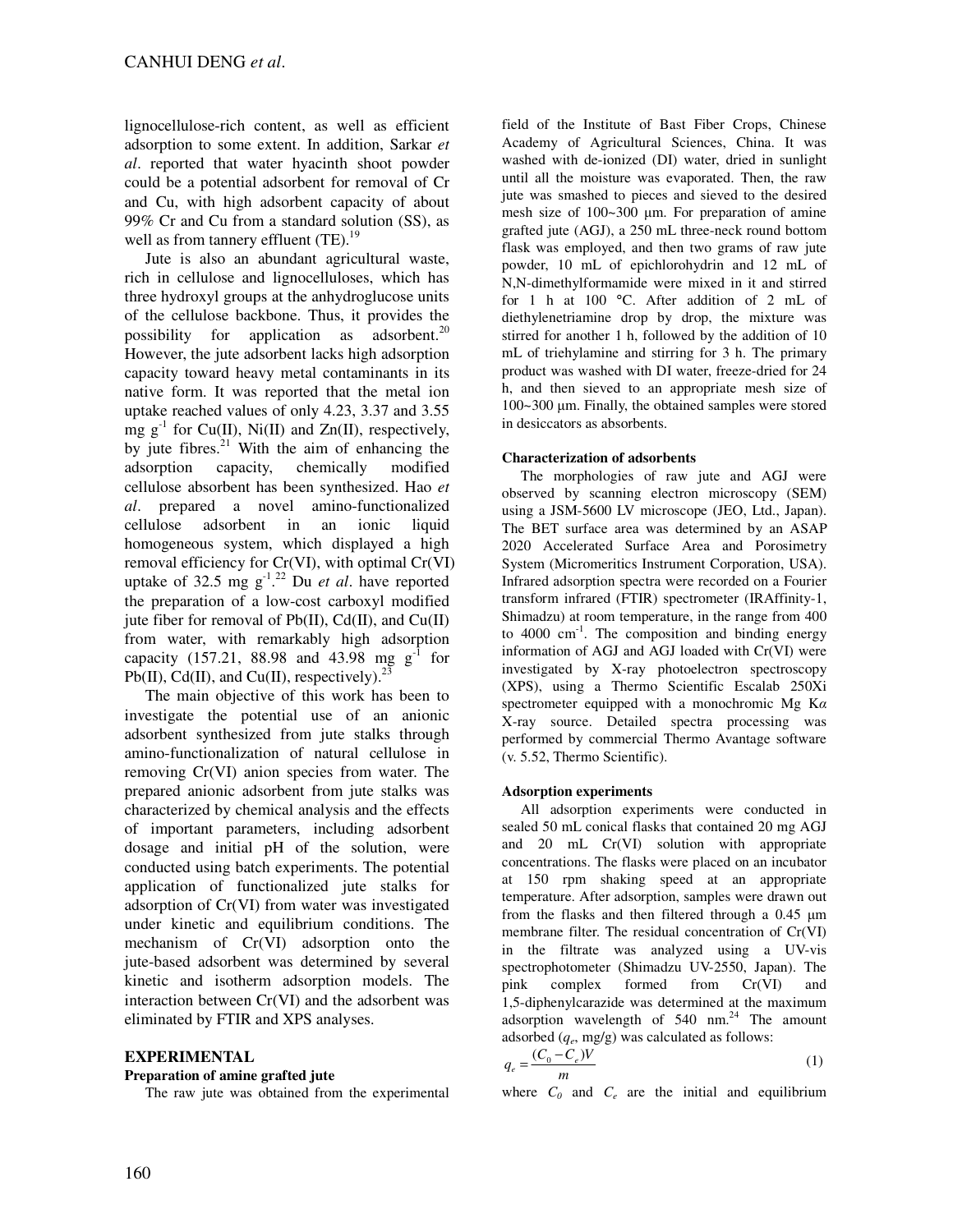concentrations of Cr(VI) (mg/L), *V* is the solution volume (L), and *m* is the mass of adsorbent (g).

In the dosage experiments, 5~80 mg dosages of AGJ were added into batches of 20 mL of Cr(VI) solution with the concentration of 100 mg/L under stirring conditions for 4 h at natural pH. The effect of pH on the adsorption of AGJ was investigated by mixing 20 mg of AGJ with 20 mL of 100 mg/L Cr(VI) solution at different initial pH values of 2~9.The solution pH was adjusted with 0.5 M NaOH or HCl solution. To determine the minimum time required for reaching adsorption equilibrium, adsorption kinetics studies were carried out with various concentrations of Cr(VI) (50, 100 and 200 mg/L) at 25 °C. The concentrations of Cr(VI) were analyzed at given time intervals from 1 min to 4 h. The adsorption isotherms of Cr(VI) on AGJ were obtained at 25  $^{\circ}$ C, 35  $^{\circ}$ C and 45 °C, respectively, to evaluate the thermodynamic properties and the maximum adsorption. Typically, 20 mL of Cr(VI) with initial concentrations ranging from 10 to 500 mg/L were mixed with 20 mg of AGJ, and shaken for 4 h at constant temperature to attain equilibrium. After filtering separation, the Cr(VI) concentrations were measured.

#### **RESULTS AND DISCUSSION Characterization**

The morphologies of raw jute and AGJ were observed using SEM. As shown in Figure 1, the surface of AGJ was relatively smoother than that of raw jute, suggesting the order of cellulose in jute has been improved during the amination reaction. The BET measurement revealed that the specific surface areas of raw jute and AGJ were 75.84  $m^2$   $g^{-1}$  and 52.03  $m^2$   $g^{-1}$ , respectively. The BET surface area of AGJ decreased after grafting with amine groups, which is consistent with the results of SEM analysis. These results are similar to those from a previous report. $25$ 



Figure 1: SEM images of raw jute (a) and AGJ (b)

FTIR spectral analysis is important to identify the characteristic functional groups, which are responsible for the adsorption of metal ions.<sup>26</sup> The FTIR spectra of AGJ and Cr(VI) laden AGJ are displayed in Figure 2. It is apparent that there were some changes in the peak frequencies observed from the FTIR spectra. The spectrum of AGJ exhibits an absorption band at  $3433 \text{ cm}^{-1}$ , which corresponds to the bonded -OH stretching vibration. After adsorption of Cr(VI), it shifted to  $3419 \text{ cm}^{-1}$  in the spectrum of Cr(VI) laden AGJ, partially owning to complexation of Cr(VI) with -OH groups. $27$  The appearance of a new peak at 892  $cm^{-1}$  in the spectrum of Cr(VI) laden AGJ indicates the adsorption of Cr(VI) on AGJ. A similar phenomenon has been reported by Ren *et*   $al.^{28}$  In the AGJ spectrum, the band at 1058 cm<sup>-1</sup> corresponds to the C-O-C stretching vibration of the cellulose backbone.<sup>29</sup> The broad band observed at 1641 and 1370  $cm^{-1}$  could be assigned to the carboxyl and amine groups.<sup>30</sup> After  $Cr(VI)$ binding, the characteristic peaks at 1641 and 1370  $cm^{-1}$  shifted to 1646 and 1372  $cm^{-1}$ , respectively, indicating that amino and carboxyl groups contributed to the adsorption of Cr(VI). These results suggest that the adsorption of Cr(VI) onto AGJ could be ascribed to the complex interactions between Cr(VI) and AGJ, including electrostatic attraction, complexation, as well as ion exchange.

#### **Cr(VI) adsorption tests**

#### *Effect of adsorbent dose on Cr(VI) adsorption*

The effect of AGJ dosage on Cr(VI) adsorption is shown in Figure 3. It can be noted that the uptake of Cr(VI) increased rapidly with the increasing dosage of AGJ adsorbent from 0.25 to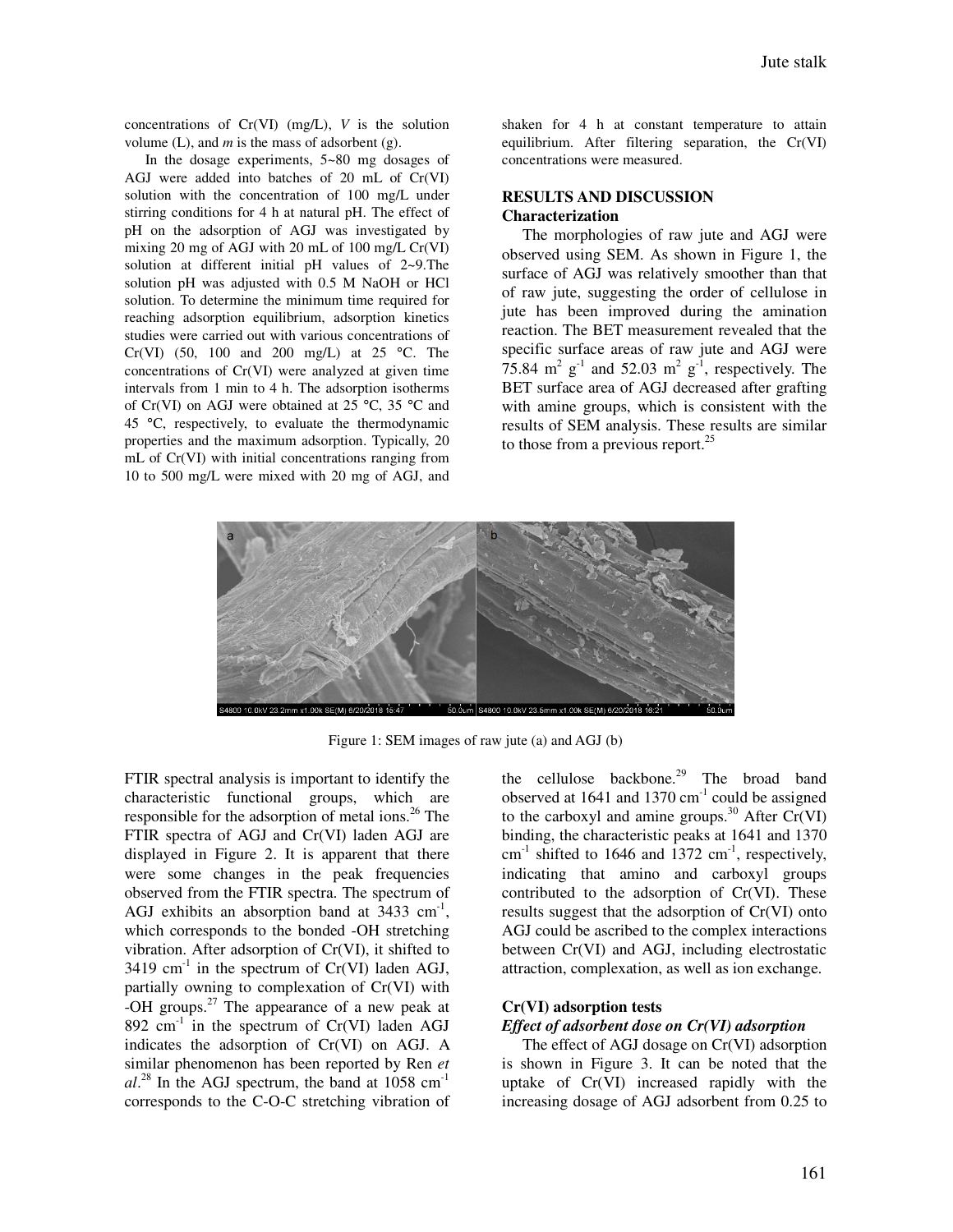1.5 g/L. In this period, more  $Cr(VI)$  ions were removed, which could be ascribed to higher surface area and more active sites for Cr(VI) adsorption provided by increasing the AGJ dosage. The removal efficiency of Cr(VI) was maintained high (95~100%) as the dosage of AGJ was

increased from 1.5 to 4.0 g/L. However, the adsorption capacity  $(q_e)$  of Cr(VI) by the AGJ adsorbent decreased from 116.3 to 27.7 mg/g, while increasing the AGJ dosage from 0.25 to 4.0 g/L. Therefore, an optimum dosage of 1.0 g/L was selected for subsequent adsorption experiments.



Figure 3: Effect of AGJ dosage on Cr(VI) adsorption (20 mL of 100 mg/L Cr(VI) solution used with 0.25 to 4.0 g/L of AGJ for 4 h)

#### *Effect of pH on Cr(VI) adsorption*

The pH is one of the most important factors for metal adsorption onto adsorbents from aqueous solution. The adsorption of Cr(VI) onto AGJ as a function of pH is illustrated in Figure 4. It can be noted that the uptake of Cr(VI) decreased from 103.42 mg/g to 35.07 mg/g with increasing pH from 2.04 to 9.33. There are various forms of Cr(VI) in aqueous solution, such as HCrO<sub>4</sub>,  $Cr_2O_7^{2}$ ,  $CrO_4^{2}$ , *etc*. The chromate anions  $HCrO<sub>4</sub>$  and  $Cr_2O<sub>7</sub><sup>2</sup>$  are predominant between pH 2.0 and 6.0, while  $CrO<sub>4</sub><sup>2-</sup>$  is predominant above pH  $6.0^{25}$  It suggests that one adsorption site from AGJ was required for the



different initial pH of Cr(VI) solution (20 mg AGJ used with 20 mL of 100 mg/L Cr(VI) solution at different initial pH values of 2~9 for 4 h)

adsorption of dominant HCrO<sub>4</sub> at lower pH, while two adsorption sites were necessary for the adsorption of divalent  $Cr_2O_7^{2-}$  or  $CrO_4^{2-}$  at high  $pH<sup>31</sup>$  Therefore, there was a higher adsorption capacity of Cr(VI) ions by AGJ at lower pH than at relatively higher pH.

In addition, at lower pH, the protonation of the amino groups grafted onto AGJ was enhanced, and as a result, more negatively charged Cr(VI) ions were attracted by more positively charged hydronium ions  $(H<sup>+</sup>)$  on the surface of AGJ. In contrast, at higher pH, the OH<sup>-</sup> anion was increased with the increasing pH, which resulted in repulsion between the OH<sup>-</sup> and the negatively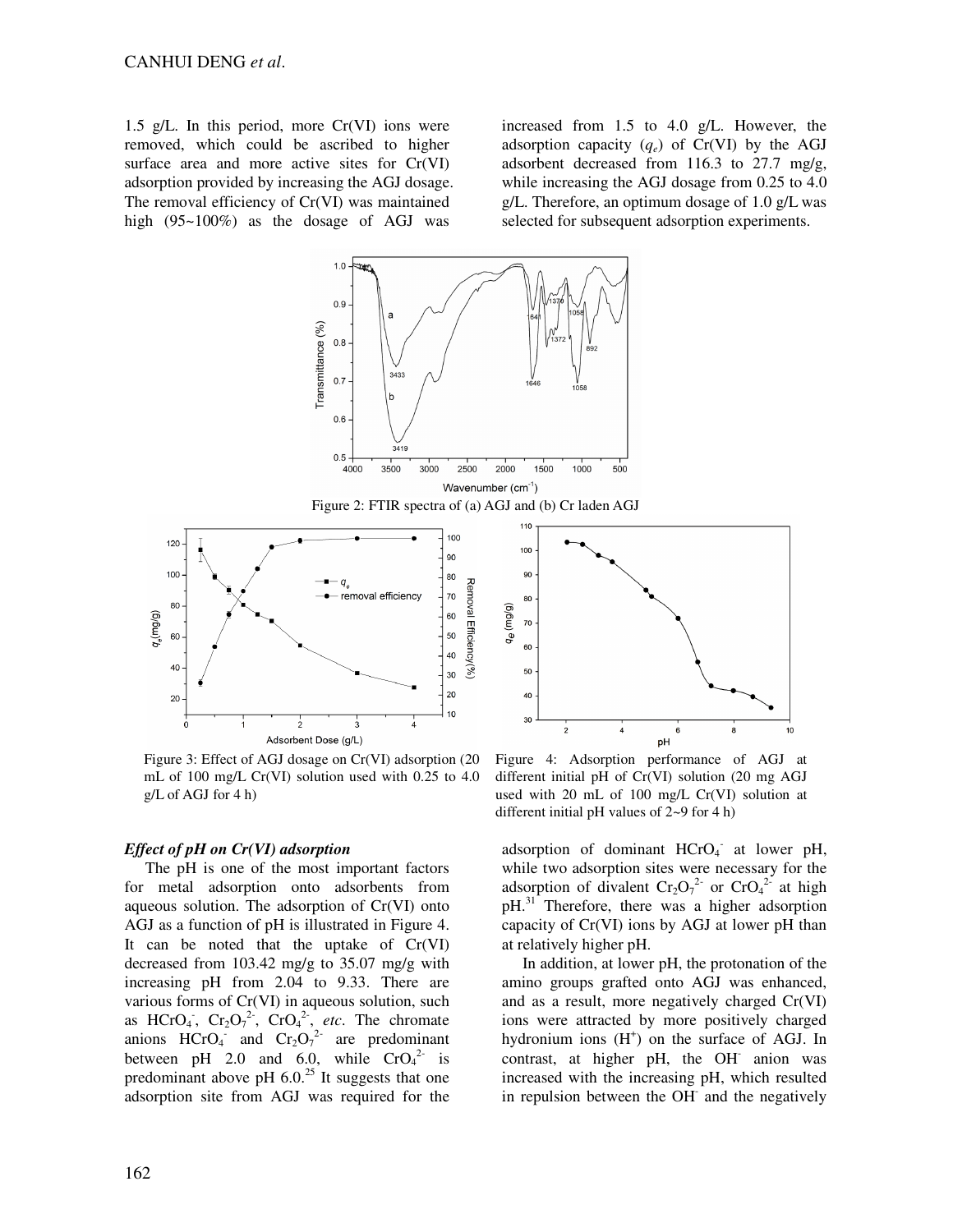charged Cr(VI) ions, whilch led to a decreasing adsorption capacity for  $Cr(VI).$ <sup>32</sup>

#### **Adsorption kinetics**

The adsorption kinetics of Cr(VI) by AGJ at different Cr(VI) concentration is shown in Figure 5. It is worth noting that the adsorption rate increased dramatically within the first 10 min and the adsorbed amount of Cr(VI) reached 48.56, 79.14 and 98.92 mg/g, when the initial  $Cr(VI)$ concentration was 50, 100 and 200 mg/g, respectively. The rapid uptake in the initial stage could be attributed to the high concentration gradient, which displayed a high driving force for migration of Cr(VI) from the solution onto the surface of AGJ. Subsequently, the adsorption rate was observed to be slow and an apparent equilibrium was achieved. The equilibrium time for adsorption of Cr(VI) onto the surface of AGJ was found to be around 60 min for different concentrations of Cr(VI).

In order to understand the mechanism involved in the adsorption process, the adsorption kinetics was examined. Numerous kinetic models provide an insight into the reaction order of adsorption based on the capacity of the adsorbent and the

solution concentration. $33$  To evaluate the adsorption kinetics of Cr(VI) onto AGJ, several models have been employed: the Lagergren pseudo-first-order model and pseudo-second-order model and the Elovich equation model.

The pseudo-first-order model and the pseudo-second-order model are described by Equation 2 and Equation 3, while the Elovich equation is presented in Equation 4:

$$
q_t = q_e (1 - e^{-k_t t})
$$
 (2)

$$
=\frac{t}{\frac{1}{\cdot \cdot \cdot^2} + \frac{t}{\cdot}}\tag{3}
$$

$$
k_2 q_e^2 + q_e
$$
  
 
$$
q_t = \frac{1}{\beta} \ln(\alpha \beta) + \frac{1}{\beta} \ln(t)
$$
 (4)

where  $q_e$  and  $q_t$  (mg/g) are adsorption capacity at equilibrium and time  $t$  (min), respectively;  $k_l$  $(\text{min}^{-1})$ , and  $k_2$  (g mg<sup>-1</sup> min<sup>-1</sup>) are the rate constant of pseudo-first-order, pseudo-second-order model and intra-particle diffusion model, respectively; Elovich kinetic constants,  $\alpha$  (mg(g min)<sup>-1</sup>) is the initial adsorption rate, and  $\beta$  (g mg<sup>-1</sup>) is the desorption constant.



*t q*

Figure 5: Adsorption kinetic data of Cr(VI) at different concentration of 50, 100 and 200 mg/L onto AGJ, fitted by pseudo-first-order (a) and pseudo-second-order model (b)

All the corresponding kinetic parameters from the four models for different concentrations are presented in Table 1. It was observed that the pseudo-first-order model showed relatively small values of correlation coefficients  $(R^2)$ , indicating the limitations of the boundary layer in controlling the adsorption process. It is known that the pseudo-first-order kinetic model is

generally applicable to the adsorption process at the initial stage, but does not fit well to the whole process in many cases.<sup>34</sup> However, the  $R^2$  values were close to 1 for all Cr(VI) concentrations, when the experimental data fitted the pseudo-second-order model, which suggested that the rate-controlling process of the adsorption could be chemical adsorption, involving valence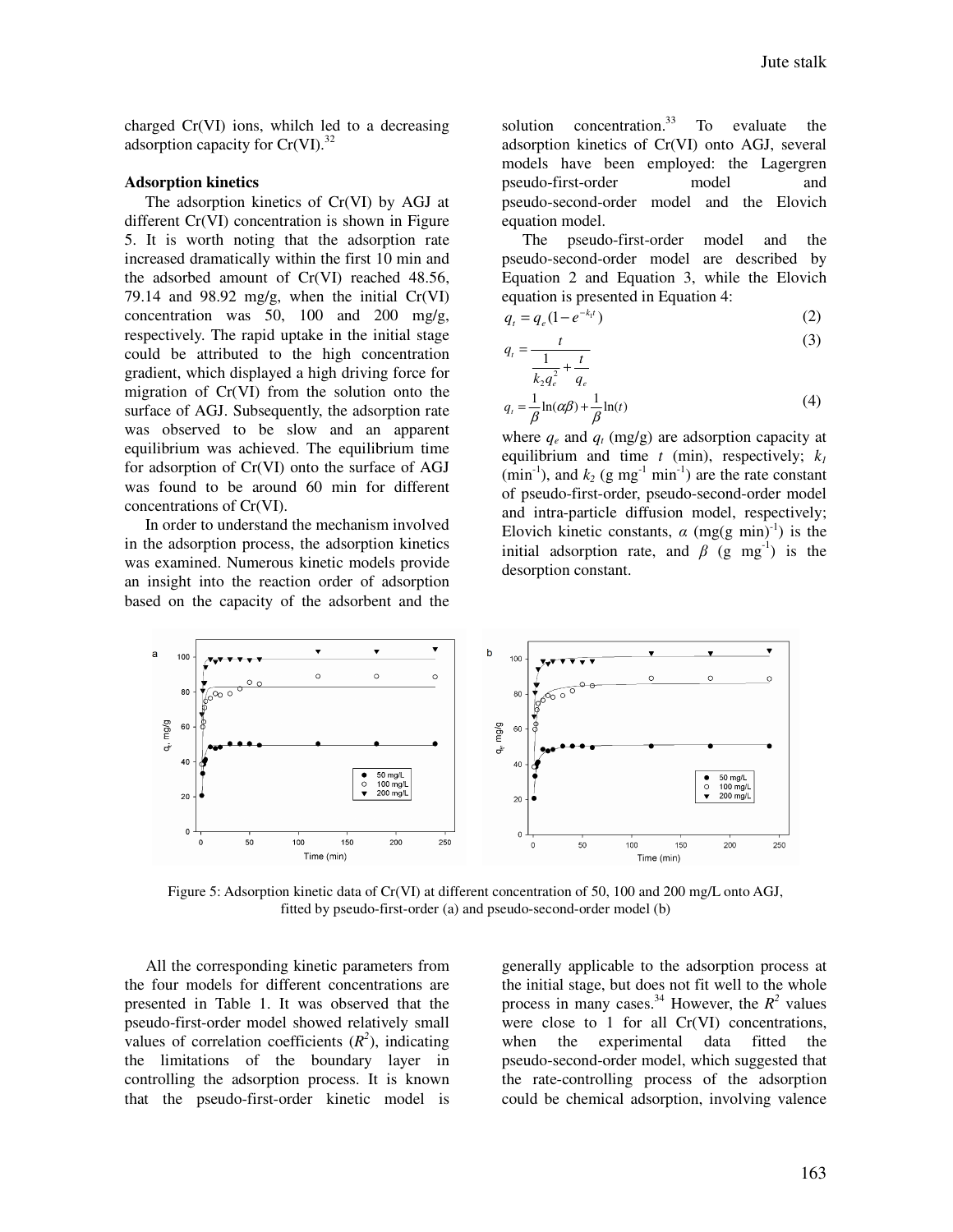forces by exchange or sharing electrons between the adsorbate and the adsorbent.

The Elovich equation was applied to describe the chemical reaction mechanism involving the rate-controlling process of adsorption.<sup>35</sup> As can be seen from Table 1, the initial adsorption rate constant  $\alpha$  increased with initial  $Cr(VI)$ concentration, owing to the higher driving force. The desorption constant  $\beta$  should decrease with initial concentration because of less available surface for Cr(VI), which was not consistent with the result obtained in this research, indicating that the Elovich equation was not suitable for describing the adsorption kinetics of Cr(VI) onto AGJ.

## **Adsorption isotherms**

The adsorption equilibrium of Cr(VI) onto AGJ was evaluated at different temperatures to assess the adsorption capacity of the latter. Three important isotherm models were employed in this research to analyze the batch experimental data: the Langmuir, Freundlich and Temkin isotherm models.

The Langmuir model is based on the monolayer kinetic equilibrium between adsorption and desorption, as follows:<sup>36</sup>

$$
q_e = \frac{q_m K_L C_e}{1 + K_L C_e} \tag{5}
$$

The Freundlich model is an empirical multilayer adsorption isotherm for non-ideal adsorption onto heterogeneous surfaces, and it has the following form: $37$ 

$$
q_e = K_F C_e^{1/n} \tag{6}
$$

The Temkin equation is:

$$
q_e = B \ln A + B \ln C_e \tag{7}
$$

where  $q_e$  (mg/g) and  $C_e$  (mg/L) are related to the equilibrium concentrations in the solid phase and fluid phase, respectively. In the Langmuir model, *q<sup>m</sup>* (mg/g) is the maximum adsorption capacity of the monolayer,  $K_L$  (L/mg) is the equilibrium constant. In the Freundlich model,  $K_F$  $(mg/g(L/mg)^{1/n})$  and  $1/n$  are related to the adsorption capacity and adsorption intensity, respectively. The parameter 1/*n* must be between 0 and 1. In the Temkin model, *A* (mg/L) is the equilibrium binding constant and *B* is the Temkin constant related to the heat of adsorption.

All the constants and correlation coefficients obtained from the three isotherm models for Cr(VI) adsorption onto AGJ are summarized in

Table 2. The adsorption isotherm data of Cr(VI) at different temperatures fitted with the Langmuir model are shown in Figure 6. On the basis of the correlation coefficients  $(R^2)$ , the Langmuir model gave the highest  $R^2$  values, which were greater than 0.96 at all the three temperatures tested, showing that the Langmuir model yields the best fit, among the isotherms examined here. This result indicates that a monomolecular layer was formed without any interactions between the adsorbed molecules in the adsorption process of Cr(VI). The value of  $q_m$ , calculated from the Langmuir equation, increased with the increasing temperature, and reached 154.30 mg/g at 40  $^{\circ}$ C, which confirmed that the adsorption process for Cr(VI) onto AGJ was an endothermic reaction.

For the Freundlich model, the value of 1/*n* ranged between 0 and 1 at all temperatures, indicating favorable adsorption of Cr(VI) onto AGJ. Similar results have been reported in the adsorption of Cr(VI) onto a new ion-exchanger derived from wheat straw.<sup>33</sup> The Temkin constant B increased with the increase in the solution temperature, also suggesting the endothermic property of the  $Cr(VI)$  adsorption process.<sup>38</sup>

## **Uptake mechanism**

XPS is one of the most useful tools for analyzing the adsorption interaction and the defining adsorption mechanisms.<sup>39</sup> XPS spectra could be employed to determine particular elements and to identify the valence state of metals laden on AGJ. XPS analysis of AGJ before and after adsorption of Cr(VI) is depicted in Figure 7. As indicated in Figure 7a, the elemental composition of AGJ was determined and the peaks were successfully assigned to the corresponding carbon, oxygen, nitrogen and chromium atoms. Compared to AGJ, new peaks of Cr 2p appeared in the Cr laden AGJ, indicating the successful adsorption of Cr(VI) onto the surface of the AGJ composite.

As shown in Figure 7a, after AGJ adsorbed Cr(VI), two new peaks appeared at binding energies of 585.9 eV and 576.2 eV. As may be noticed in the magnified Figure 7b, the peaks at 585.9 eV and 576.2 eV were characteristic peaks of Cr  $2p_{1/2}$  and Cr  $2p_{3/2}$ , which suggests the presence of  $Cr(III)$  in AGJ after adsorption.<sup>40</sup>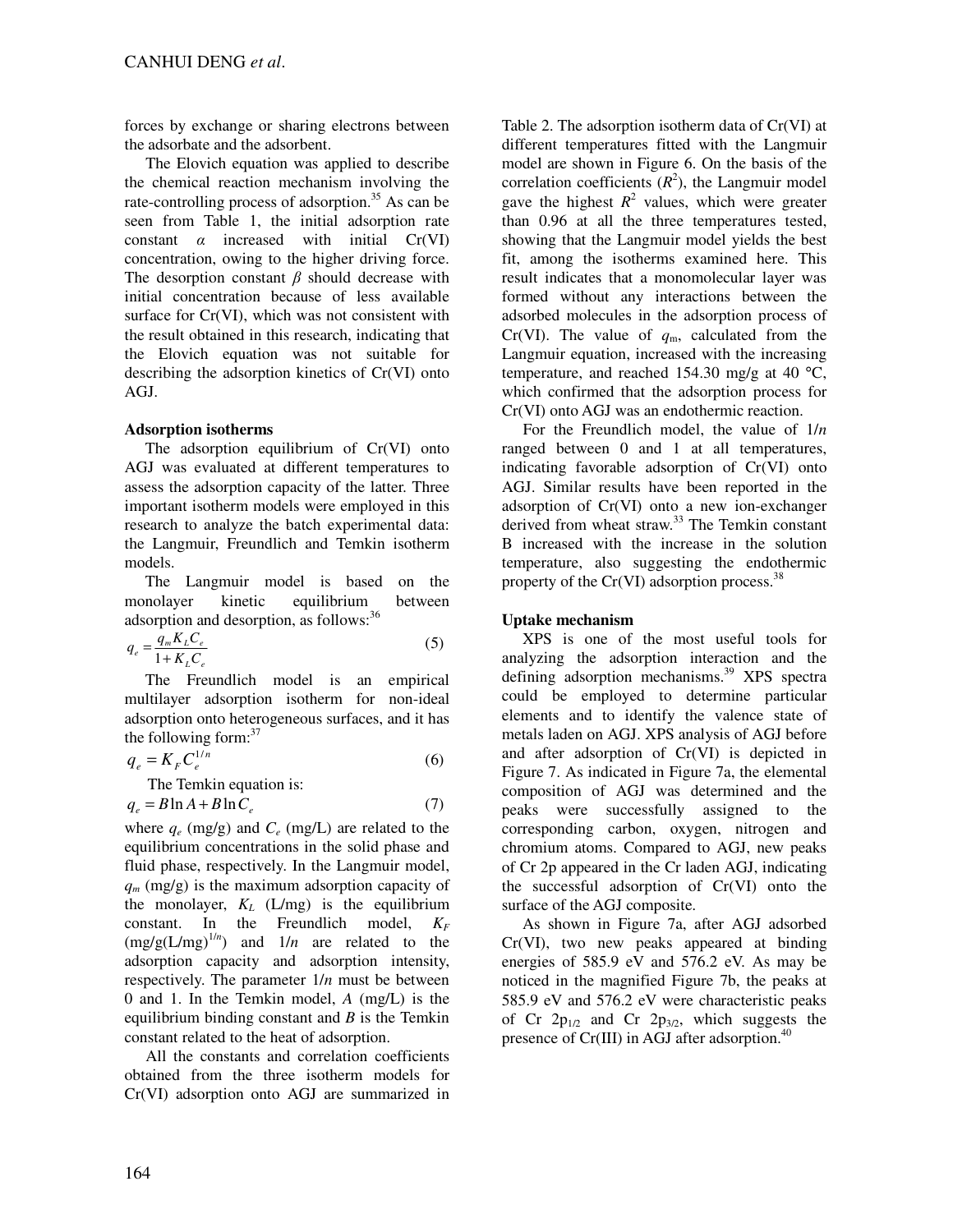| $\mathsf{U}$                        | Pseudo-first order |                | Pseudo-second order |        | Elovich              |                              |                | Intra-particle diffusion |        |
|-------------------------------------|--------------------|----------------|---------------------|--------|----------------------|------------------------------|----------------|--------------------------|--------|
| $\mathbf{r}$ = 1 $\times$<br>(mg L) | $(min^{-1})$       | D <sup>2</sup> | $K_2$ (g(mg min)    |        | $\alpha$ (mg(g min)  | $\beta$ (g mg <sup>-1)</sup> | $\mathbf{D}^2$ | $(mg(g \, mn))$          | $R^2$  |
| 50                                  | 0.1656             | 0.8879         | 0.0236              | 0.9999 | $8.63\times10^{1}$   | 0.0856                       | 0.9532         | 11.6965                  | 0.852  |
| 100                                 | 0.2126             | 0.8267         | 0.0110              | 0.9992 | $1.74\times10^{2}$   | 0.0535                       | 0.9299         | 18.9846                  | 0.8097 |
| 200                                 | 0.4180             | 0.8702         | 0.0073              | 0.9991 | $2.25 \times 10^{3}$ | 0.0736                       | 0.9498         | 13.7857                  | 0.8733 |

Table 1 Kinetic data and correlation coefficient  $R^2$  obtained from kinetic models

|                 | Isotherm parameters obtained for Cr(VI) adsorption by AGJ |                 |                                                                                                           |                |  |
|-----------------|-----------------------------------------------------------|-----------------|-----------------------------------------------------------------------------------------------------------|----------------|--|
| Isotherm models |                                                           |                 | Temperature                                                                                               |                |  |
|                 | Parameters                                                | $25 \text{ °C}$ | $35^{\circ}$ C<br>151.79<br>0.0098<br>0.9657<br>9.3307<br>0.4314<br>0.9134<br>0.1024<br>32.3793<br>0.9593 | $45^{\circ}$ C |  |
|                 | $q_m$ (mg/g)                                              | 137.53          |                                                                                                           | 154.30         |  |
| Langmuir        | $K_L$ (L/mg)                                              | 0.0116          |                                                                                                           | 0.0096         |  |
|                 | $R^2$                                                     | 0.9823          |                                                                                                           | 0.9767         |  |
|                 | $K_F$ (mg/g(L/mg) <sup>1/n</sup> )                        | 10.6883         |                                                                                                           | 9.5478         |  |
| Freundlich      | 1/n                                                       | 0.4013          |                                                                                                           | 0.4315         |  |
|                 | $R^2$                                                     | 0.9011          |                                                                                                           | 0.9206         |  |
|                 | $A$ (mg/L)                                                | 0.1092          |                                                                                                           | 0.1009         |  |
| Temkin          | B                                                         | 30.5584         |                                                                                                           | 33.1076        |  |
|                 | $R^2$                                                     | 0.9806          |                                                                                                           | 0.9689         |  |

Table 2 Isotherm parameters obtained for Cr(VI) adsorption by AGJ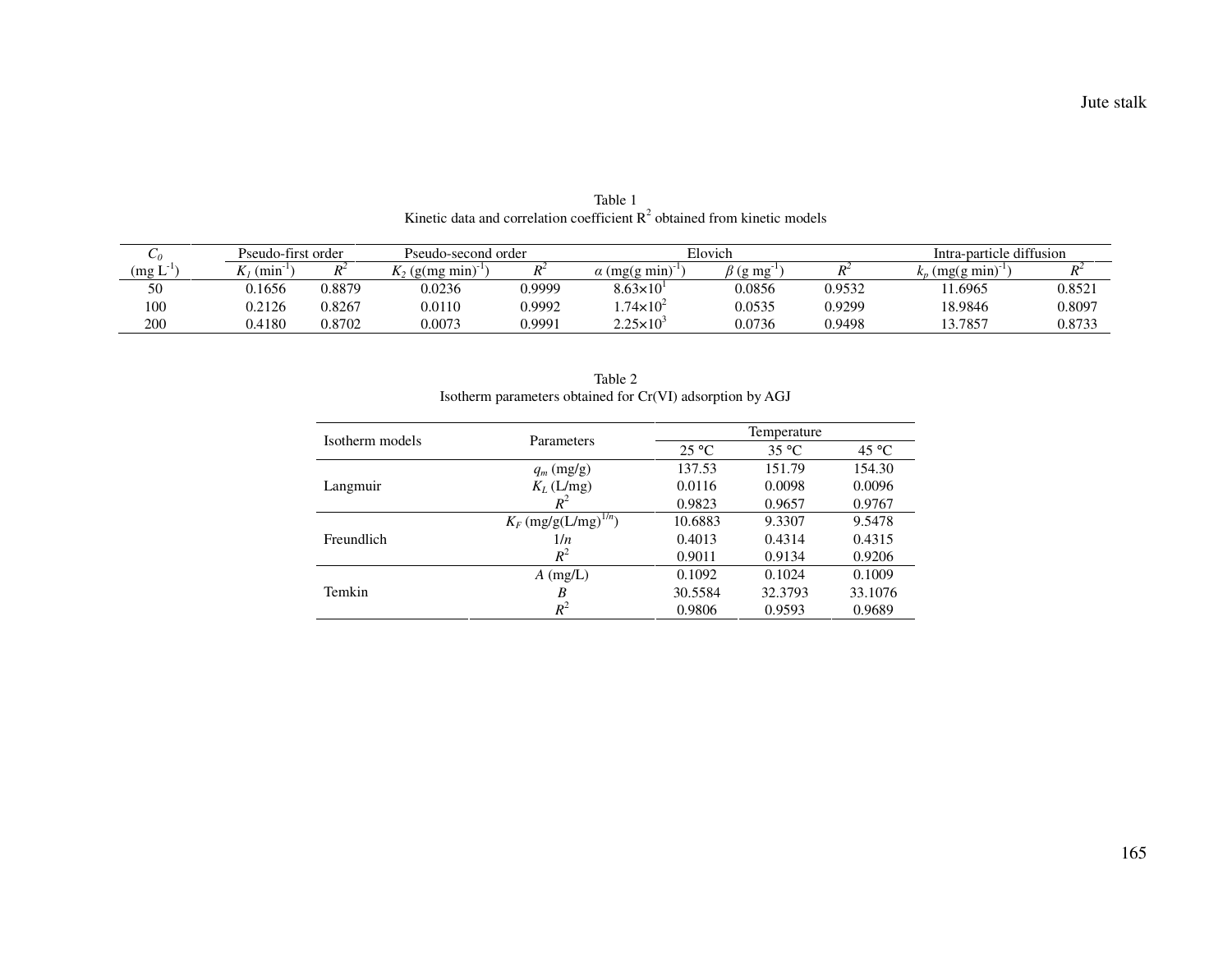

Figure 6: Adsorption isotherm of Cr(VI) at different temperature of 25, 35 and 40 °C onto AGJ, fitted by Langmuir model



Figure 7: Wide scan XPS spectra of AGJ and Cr laden AGJ (a); Cr 2p on the AGJ surface after adsorption (b); O 1s (c) and N 1s (d) on the AGJ surface before and after adsorption

The peak of Cr  $2p_{3/2}$  at the binding energy of 576.2 eV could be fitted into two peaks at 576.0 and 578.1 eV, which was attributed to Cr(III)-OH and Cr(VI)-O. The peak of Cr  $2p_{1/2}$  at the binding energy of 585.9 eV could be also fitted into two peaks at 585.6 and 587.3 eV, which was assigned to Cr(III)-OH and Cr(VI)-O in Cr<sub>2</sub>O<sub>7</sub><sup>2</sup> or HCrO<sub>4</sub>, respectively. These results indicated that a part of the laden Cr(VI) on the AGJ surface was reduced to the less toxic Cr(III), and AGJ also has an

adsorption capacity for  $Cr(III).<sup>41</sup>$ 

To further study the uptake mechanism of  $Cr(VI)$  by AGJ, the chemical status of O 1s and N 1s species on the adsorbent surface before and after Cr(VI) adsorption was also explored. As shown in Figure 7c, the band at 532.3 eV corresponding to the peak of C-O was lowered to a certain extent and some new peaks of C=O,  $CrO<sub>3</sub>$  and  $Cr(OH)<sub>3</sub>$  appeared after the adsorption of Cr(VI). These results suggested that chromium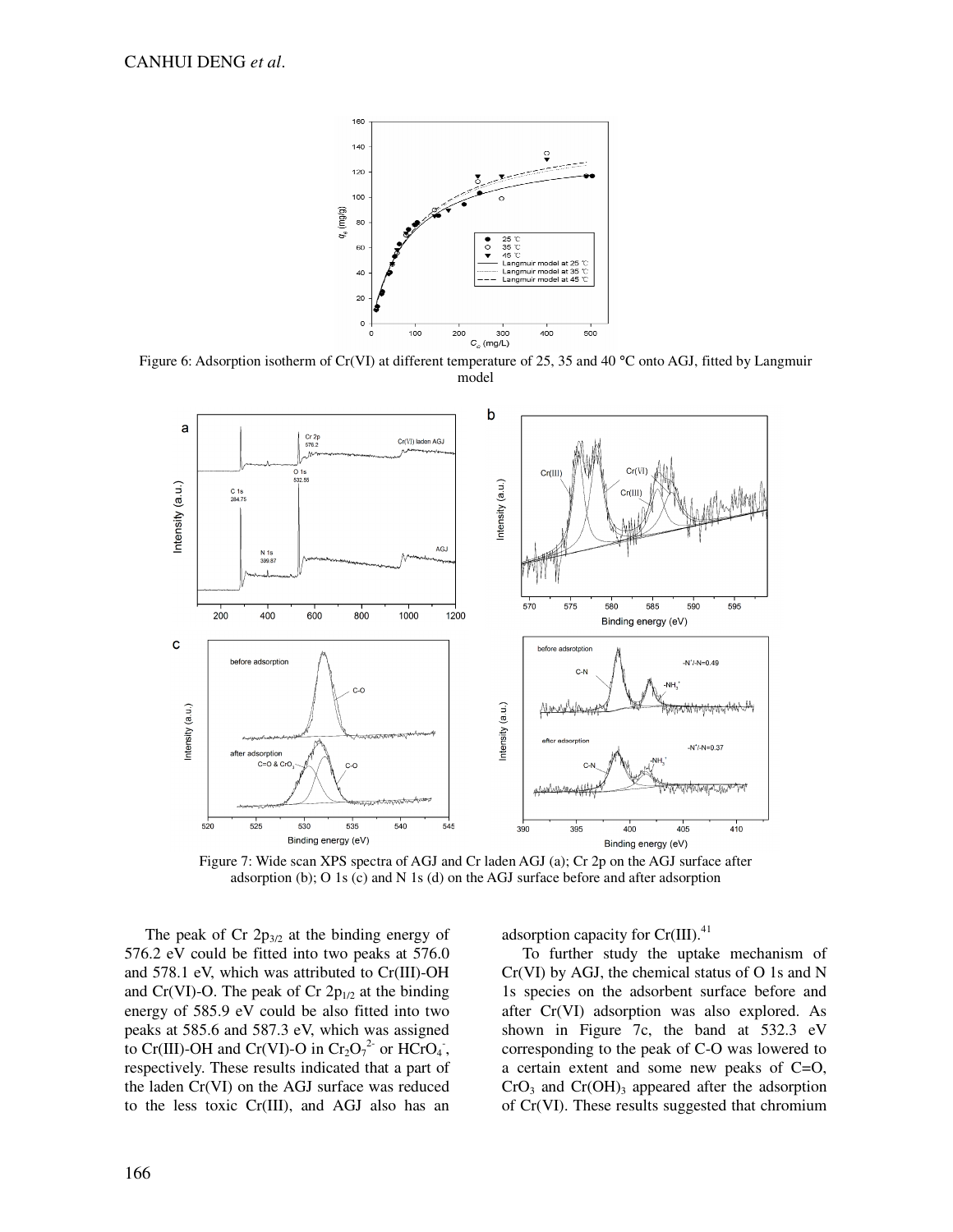might bind to ligands containing oxygen, such as hydroxyl, carboxyl or phenolic groups, present on the surface of AGJ. In addition, the peak of  $C=O$ increased obviously, which was due to the oxidation of the -OH group, implying that the hydroxyl groups were the electron donor during the process of Cr(VI) reduction to Cr(III). Also, the high resolution spectra of N 1s from AGJ before and after Cr(VI) adsorption are showed in Figure 7d. It can be noted that there are two obvious peaks in the spectrum of N 1s from AGJ (see Fig. 3b) at binding energies of 398.8 and 401.7 eV, which were attributed to N atoms bonded with C atoms  $(C-N)$  and to  $-NH_3^+$ , respectively.<sup>28</sup> The spectrum of N 1s also illustrates the smaller contribution of positively charged  $N$   $(-N^+)$  and the relatively larger contribution of neutral N (-N), and the ratio of -N<sup>+</sup>/-N was 0.49 for AGJ. However, after the adsorption of  $Cr(VI)$ , the ratio of  $-N^+/N$ decreased to 0.37 (see Fig. 7d). This result indicates that the uptake of Cr(VI) by AGJ can be attributed to electrostatic attraction through the tertiary amine group.

The overall findings suggest that the adsorption of Cr(VI) on AGJ was not a simple, single process. The predominant mechanism might be chemisorption *via* amine, hydroxyl and/or the additional chemical functional groups of AGJ. Moreover, some other kinds of interactions, such as ion exchange, chemical bonding, hydrogen bonding and physical adsorption, also might be involved.

## **CONCLUSION**

In this work, the adsorption performance of low-cost amino grafted jute stalks was investigated for the removal of Cr(VI) from aqueous solution. The results showed that the adsorption of Cr(VI) onto AGJ increased with increasing adsorbent dosage, but decreased with increasing initial solution pH. The kinetic data were perfectly described by the pseudo-second-order model, indicating the occurrence of a chemical adsorption process. The equilibrium adsorption data at different temperatures fitted best to the Langmuir isotherms. The maximum adsorption capacity of AGJ for Cr(VI) was found to be 154.30 mg/g. The nature of possible interactions between the adsorbent and the metal ion was examined by FTIR spectroscopy. It revealed the involvement of  $-OH$ ,  $-NH<sub>2</sub>$  and  $-COOH$  groups in chromium binding onto the AGJ surface. Also, the results from XPS analysis revealed that a part of the adsorbed Cr(VI) onto the AGJ surface was reduced to less toxic Cr(III), and the reduced Cr(III) was then adsorbed onto the surface of AGJ. Besides that, as the adsorbent was developed from a low-cost lignocellulose-rich agricultural waste, it could be burned after Cr(VI) adsorption, without further regeneration, which would help reduce the cost of waste disposal. Therefore, it can be concluded that AGJ could serve as a potential adsorbent for chromium removal from aqueous solutions.

*ACKNOWLEDGMENTS*: The authors are grateful for the financial support from National Natural Science Foundation of China (31601351), the Hunan Natural Science Foundation (2017JJ3349 and 2017JJ3350), the Science and Technology Innovation Project of Chinese Academy of Agricultural Sciences (CAAS-ASTIP-2017-IBFC01 and CAAS-XTCX2016016-2), National Hemp Industry Technical System (CARS-16-E01), the Germplasm Resources Protection Project (2016NWB044) and Central Public-Interest Scientific Institution Basal Research Fund (1610242019003).

## **REFERENCES**

2

6

<sup>1</sup> G. Bayramoglu and M. Y. Arica, *Chem*. *Eng*. *J*., **139**, 20 (2008), https://doi.org/10.1016/j.cej.2007.07.068 S. H. Chen, Q. Y. Yue, B. Y. Gao, Q. Li, X. Xu *et al*., *Bioresour*. *Technol*., **113**, 114 (2012), https://doi.org/10.1016/j.biortech.2011.11.110 <sup>3</sup> W. F. Liu, J. Zhang, C. L. Zhang and L. Ren, *Chem*. *Eng*. *J*., **189**, 295 (2012), https://doi.org/10.1016/j.cej.2012.02.082 <sup>4</sup> Y. A. Aydin and N. D. Aksoy, *Chem*. *Eng*. *J*., **151**, 188 (2009), https://doi.org/10.1016/j.cej.2009.02.010 <sup>5</sup> V. K. Gupta, A. Rastogi and A. Nayak, *J*. *Colloid*. *Interf*. *Sci*., **342**, 135 (2010), https://doi.org/10.1016/j.jcis.2009.09.065 J. Yoon, G. Amy, J. Chung, J. Sohn and Y. Yoon, *Chemosphere*, **77**, 228 (2009), https://doi.org/10.1016/j.chemosphere.2009.07.028 <sup>7</sup> H. Ozaki, K. Sharma and W. Saktaywin, *Desalination*, **144**, 287 (2002), https://doi.org/10.1016/S0011-9164(02)00329-6 <sup>8</sup> B. Mukhopadhyay, J. Sundquist and R. J. Schmitz,

*J*. *Environ*. *Manage*., **82**, 66 (2007), https://doi.org/10.1016/j.jenvman.2005.12.005 9

E. Pehlivan and S. Cetin, *J*. *Hazard*. *Mater*., **163**,